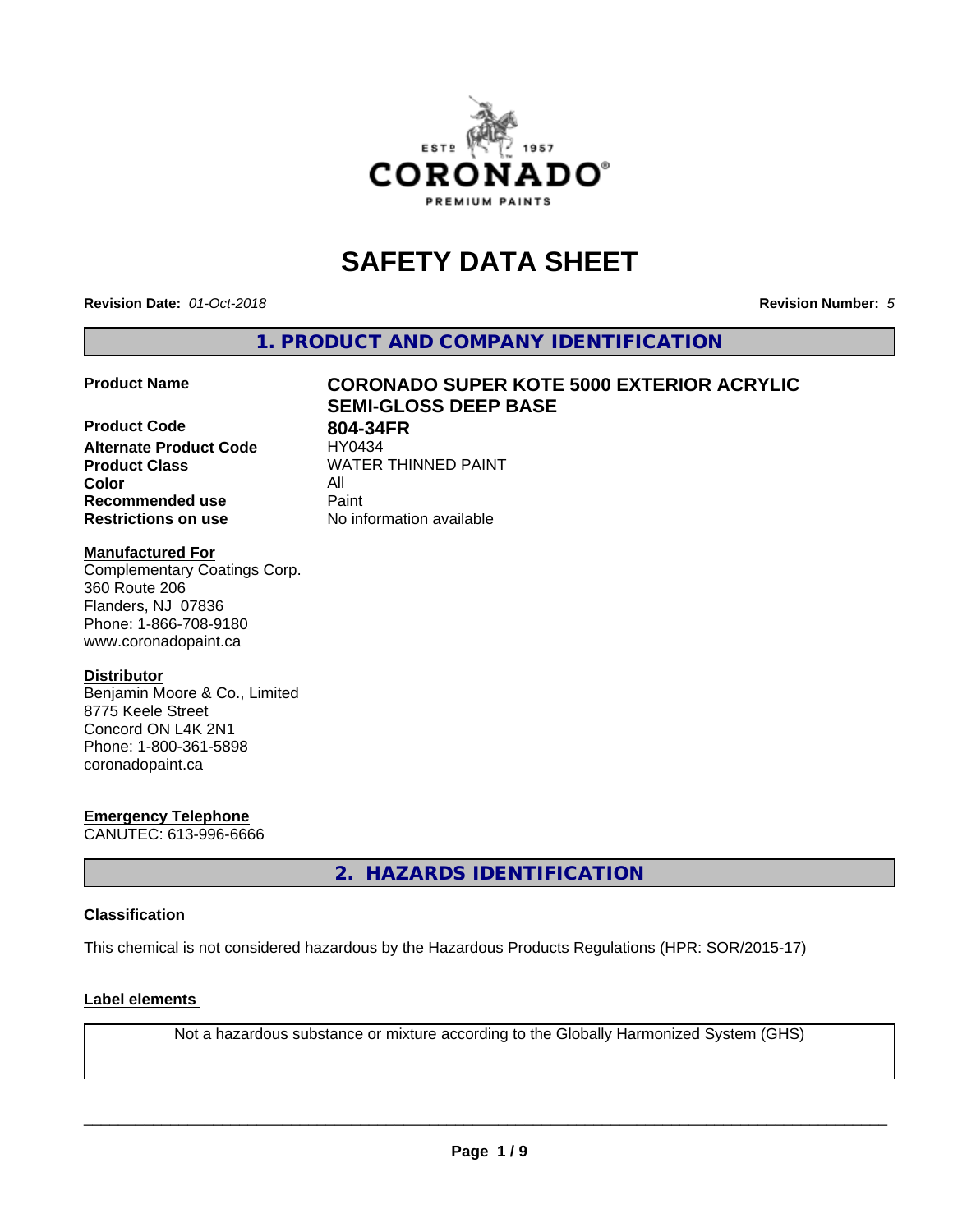**Appearance** liquid

**Odor** little or no odor

**Other information**

No information available

# **3. COMPOSITION INFORMATION ON COMPONENTS**

| <b>Chemical name</b>            | CAS No.    | Weight-%       |
|---------------------------------|------------|----------------|
| Titanium dioxide                | 13463-67-7 | $5 - 10%$      |
| Kaolin                          | 1332-58-7  | $-5%$          |
| Propylene glycol                | 57-55-6    | $-5%$          |
| Sodium C14-C16 olefin sulfonate | 68439-57-6 | $0.1 - 0.25\%$ |

| 4. FIRST AID MEASURES                  |                                                                                                            |  |  |  |
|----------------------------------------|------------------------------------------------------------------------------------------------------------|--|--|--|
| <b>General Advice</b>                  | No hazards which require special first aid measures.                                                       |  |  |  |
| <b>Eye Contact</b>                     | Rinse thoroughly with plenty of water for at least 15<br>minutes and consult a physician.                  |  |  |  |
| <b>Skin Contact</b>                    | Wash off immediately with soap and plenty of water while<br>removing all contaminated clothes and shoes.   |  |  |  |
| <b>Inhalation</b>                      | Move to fresh air. If symptoms persist, call a physician.                                                  |  |  |  |
| Ingestion                              | Clean mouth with water and afterwards drink plenty of<br>water. Consult a physician if necessary.          |  |  |  |
| <b>Most Important Symptoms/Effects</b> | None known.                                                                                                |  |  |  |
| <b>Notes To Physician</b>              | Treat symptomatically.                                                                                     |  |  |  |
|                                        | 5. FIRE-FIGHTING MEASURES                                                                                  |  |  |  |
| <b>Suitable Extinguishing Media</b>    | Use extinguishing measures that are appropriate to local<br>circumstances and the surrounding environment. |  |  |  |

**Protective Equipment And Precautions For Firefighters**

**Specific Hazards Arising From The Chemical Closed containers may rupture if exposed to fire or** 

As in any fire, wear self-contained breathing apparatus pressure-demand, MSHA/NIOSH (approved or equivalent)

and full protective gear.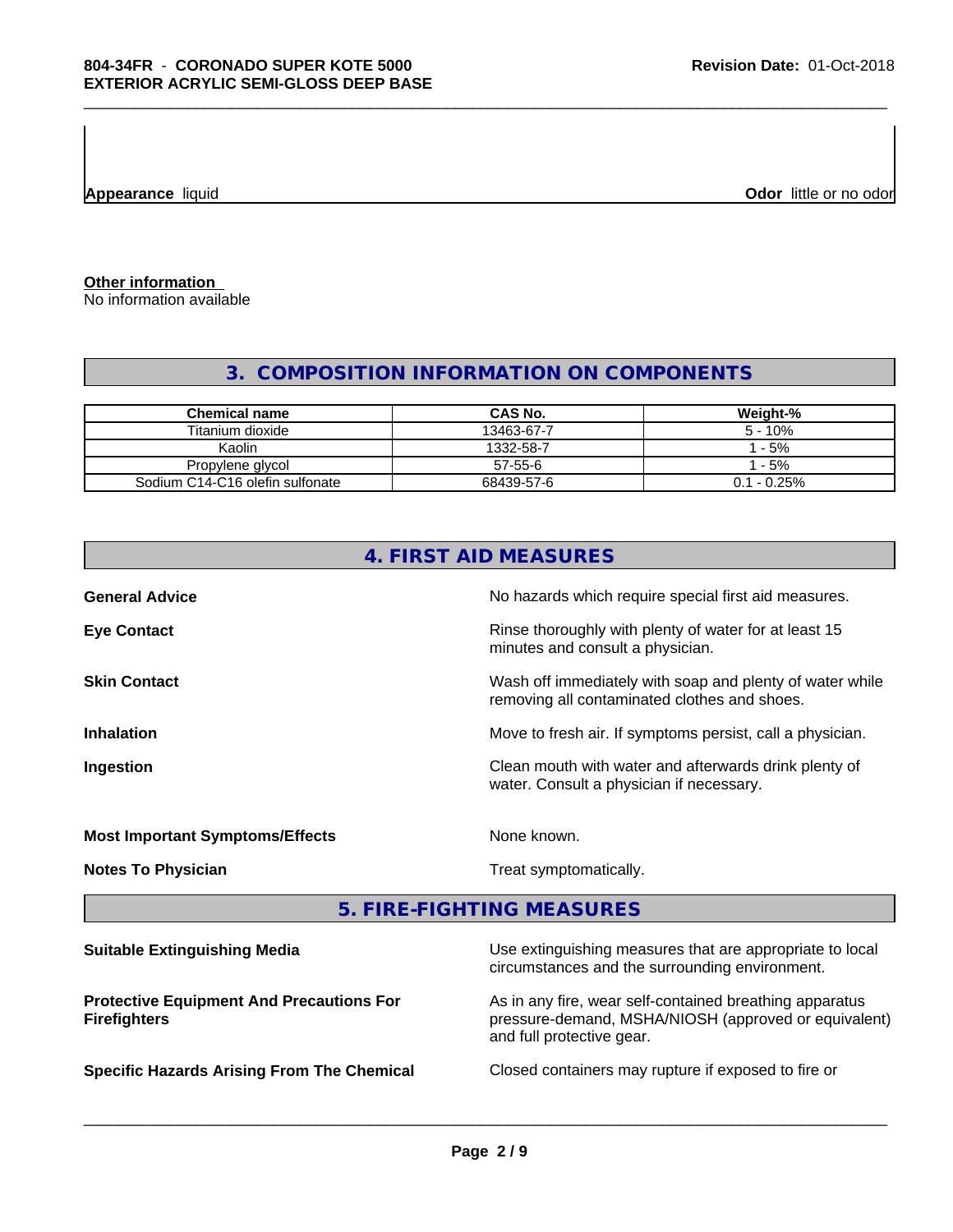|                                                                                                                       |                        | extreme heat.                                      |                         |
|-----------------------------------------------------------------------------------------------------------------------|------------------------|----------------------------------------------------|-------------------------|
| <b>Sensitivity To Mechanical Impact</b>                                                                               |                        | No.                                                |                         |
| <b>Sensitivity To Static Discharge</b>                                                                                |                        | No.                                                |                         |
| <b>Flash Point Data</b><br>Flash Point (°F)<br>Flash Point (°C)<br><b>Method</b><br><b>Flammability Limits In Air</b> |                        | Not applicable<br>Not applicable<br>Not applicable |                         |
| Lower flammability limit:<br><b>Upper flammability limit:</b>                                                         |                        | Not applicable<br>Not applicable                   |                         |
| <b>NFPA</b><br>Health: 1                                                                                              | <b>Flammability: 0</b> | Instability: 0                                     | Special: Not Applicable |
| <b>NFPA Legend</b><br>0 - Not Hazardous                                                                               |                        |                                                    |                         |

\_\_\_\_\_\_\_\_\_\_\_\_\_\_\_\_\_\_\_\_\_\_\_\_\_\_\_\_\_\_\_\_\_\_\_\_\_\_\_\_\_\_\_\_\_\_\_\_\_\_\_\_\_\_\_\_\_\_\_\_\_\_\_\_\_\_\_\_\_\_\_\_\_\_\_\_\_\_\_\_\_\_\_\_\_\_\_\_\_\_\_\_\_

- 1 Slightly
- 2 Moderate
- 
- 3 High
- 4 Severe

*The ratings assigned are only suggested ratings, the contractor/employer has ultimate responsibilities for NFPA ratings where this system is used.*

*Additional information regarding the NFPA rating system is available from the National Fire Protection Agency (NFPA) at www.nfpa.org.*

# **6. ACCIDENTAL RELEASE MEASURES**

| <b>Personal Precautions</b>      | Avoid contact with skin, eyes and clothing. Ensure<br>adequate ventilation.                          |
|----------------------------------|------------------------------------------------------------------------------------------------------|
| <b>Other Information</b>         | Prevent further leakage or spillage if safe to do so.                                                |
| <b>Environmental precautions</b> | See Section 12 for additional Ecological Information.                                                |
| <b>Methods for Cleaning Up</b>   | Soak up with inert absorbent material. Sweep up and<br>shovel into suitable containers for disposal. |

# **7. HANDLING AND STORAGE**

|  | <b>Handling</b> |
|--|-----------------|
|  |                 |

**Handling** Avoid contact with skin, eyes and clothing. Avoid breathing vapors, spray mists or sanding dust. In case of insufficient ventilation, wear suitable respiratory equipment.

**Storage Keep container tightly closed. Keep out of the reach of Keep** container tightly closed. Keep out of the reach of children.

**Incompatible Materials Incompatible Materials No information available** 

 $\overline{\phantom{a}}$  ,  $\overline{\phantom{a}}$  ,  $\overline{\phantom{a}}$  ,  $\overline{\phantom{a}}$  ,  $\overline{\phantom{a}}$  ,  $\overline{\phantom{a}}$  ,  $\overline{\phantom{a}}$  ,  $\overline{\phantom{a}}$  ,  $\overline{\phantom{a}}$  ,  $\overline{\phantom{a}}$  ,  $\overline{\phantom{a}}$  ,  $\overline{\phantom{a}}$  ,  $\overline{\phantom{a}}$  ,  $\overline{\phantom{a}}$  ,  $\overline{\phantom{a}}$  ,  $\overline{\phantom{a}}$ 

# **8. EXPOSURE CONTROLS/PERSONAL PROTECTION**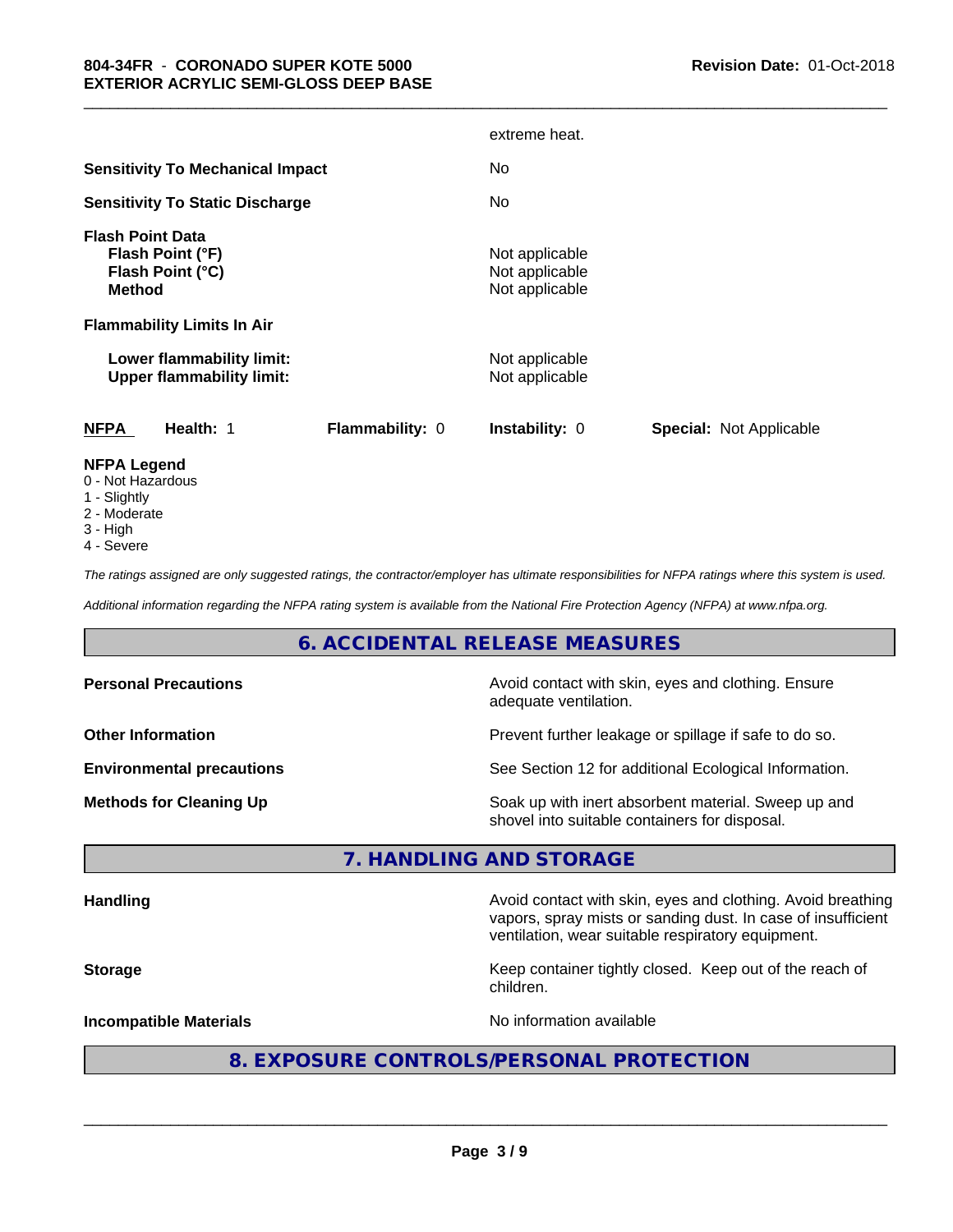# **Exposure Limits**

| <b>Chemical name</b> | <b>ACGIH TLV</b>         | <b>Alberta</b>           | <b>British Columbia</b>  | <b>Ontario</b>           | Quebec                      |
|----------------------|--------------------------|--------------------------|--------------------------|--------------------------|-----------------------------|
| Titanium dioxide     | 10 mg/m $3$ - TWA        | 10 mg/m $3$ - TWA        | 10 mg/m $3$ - TWA        | 10 mg/m $3$ - TWA        | 10 mg/m $3$ - TWAEV         |
|                      |                          |                          | $3 \text{ ma/m}^3$ - TWA |                          |                             |
| Kaolin               | $2 \text{ ma/m}^3$ - TWA | $2 \text{ ma/m}^3$ - TWA | $2 \text{ ma/m}^3$ - TWA | $2 \text{ ma/m}^3$ - TWA | 5 mg/m <sup>3</sup> - TWAEV |
| Propylene glycol     | N/E                      | N/E                      | N/E                      | 10 mg/m $3$ - TWA        | N/E                         |
|                      |                          |                          |                          | 50 ppm - TWA             |                             |
|                      |                          |                          |                          | 155 mg/m $3$ - TWA       |                             |

\_\_\_\_\_\_\_\_\_\_\_\_\_\_\_\_\_\_\_\_\_\_\_\_\_\_\_\_\_\_\_\_\_\_\_\_\_\_\_\_\_\_\_\_\_\_\_\_\_\_\_\_\_\_\_\_\_\_\_\_\_\_\_\_\_\_\_\_\_\_\_\_\_\_\_\_\_\_\_\_\_\_\_\_\_\_\_\_\_\_\_\_\_

**Legend**

ACGIH - American Conference of Governmental Industrial Hygienists Alberta - Alberta Occupational Exposure Limits British Columbia - British Columbia Occupational Exposure Limits Ontario - Ontario Occupational Exposure Limits Quebec - Quebec Occupational Exposure Limits N/E - Not established

#### **Personal Protective Equipment**

**Engineering Measures Ensure** Ensure adequate ventilation, especially in confined areas.

**Eye/Face Protection** Safety glasses with side-shields. **Skin Protection Protection Protective gloves and impervious clothing. Respiratory Protection In case of insufficient ventilation wear suitable respiratory** equipment.

**Hygiene Measures Avoid contact with skin, eyes and clothing. Remove and Hygiene Measures** and clothing. Remove and wash contaminated clothing before re-use. Wash thoroughly after handling.

# **9. PHYSICAL AND CHEMICAL PROPERTIES**

**Appearance** liquid **Odor** little or no odor **Odor Threshold**<br> **Density (Ibs/aal)**<br> **Density (Ibs/aal)**<br> **No information available**<br>  $9.3 - 9.4$ **Density (Ibs/gal)** 9.3 - 9.4<br> **Specific Gravity** 6.11 - 1.13 **Specific Gravity pH pH**  $\blacksquare$ **Viscosity (cps)** No information available in the Viscosity (cps) **Solubility(ies)** No information available **Water solubility** No information available **Evaporation Rate No information available No information available Vapor pressure @20 °C (kPa)** No information available **Vapor density Vapor density No information available Wt. % Solids** 30 - 40 **Vol. % Solids** 25 - 35 **Wt. % Volatiles Vol. % Volatiles** 65 - 75 **VOC Regulatory Limit (g/L)** < 100 **Boiling Point (°F)** 212 **Boiling Point (°C)** 100 **Freezing Point (°F)** 32 **Freezing Point (°C)** 0 **Flash Point (°F)** Not applicable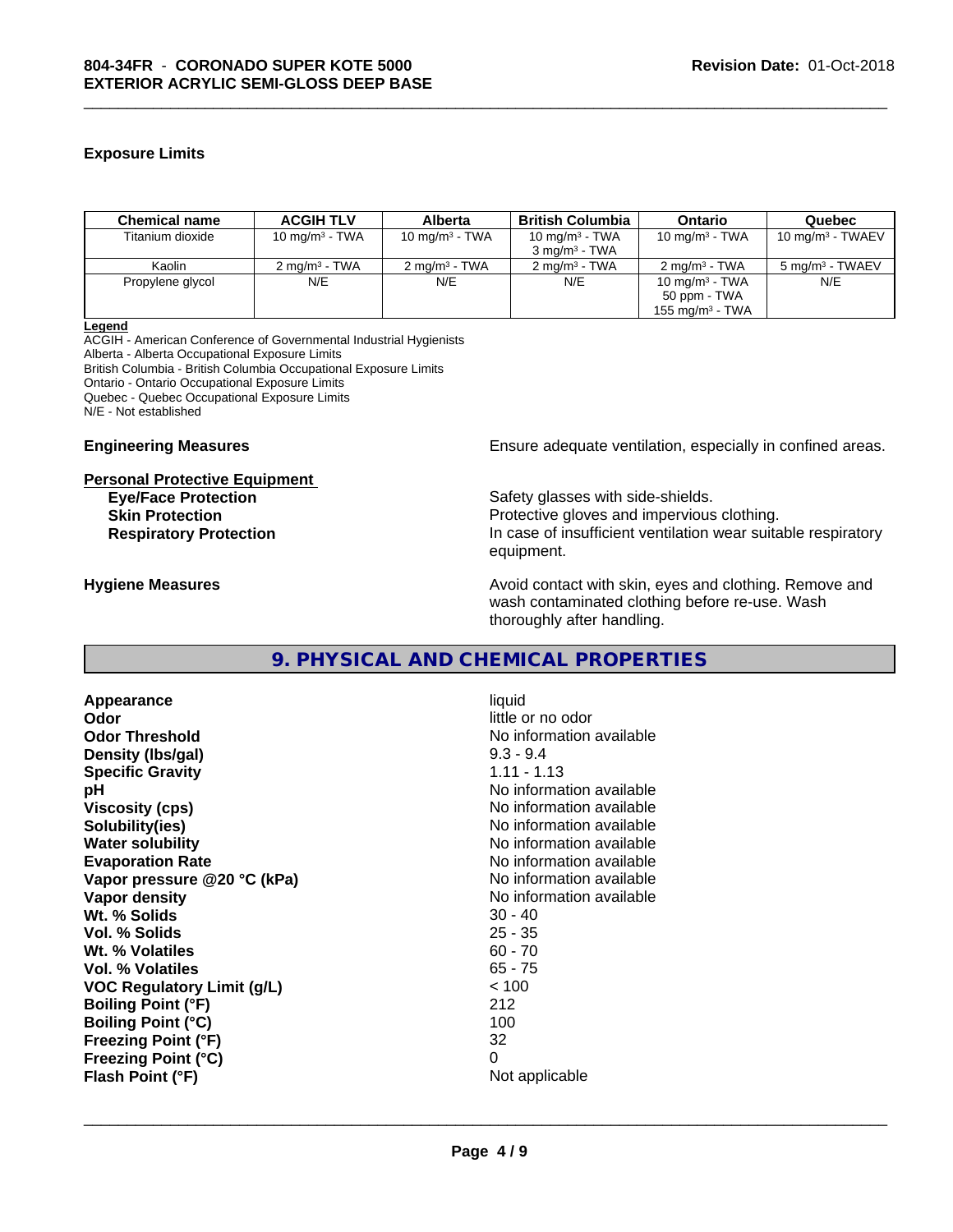### **804-34FR** - **CORONADO SUPER KOTE 5000 EXTERIOR ACRYLIC SEMI-GLOSS DEEP BASE**

**Flash Point (°C)**<br> **Method** Not applicable<br> **Method** Not applicable **Flammability (solid, gas)**<br> **Contains Upper flammability limit:**<br>
Upper flammability limit:<br>
Not applicable **Upper flammability limit:**<br> **Lower flammability limit:**<br>
Not applicable<br>
Not applicable **Lower flammability limit:**<br> **Autoignition Temperature (°F)**<br>
Mo information available **Autoignition Temperature (°F) Autoignition Temperature (°C)**<br> **Decomposition Temperature (°F)** No information available<br>
No information available **Decomposition Temperature (°F)** No information available<br> **Decomposition Temperature (°C)** No information available **Decomposition Temperature (°C) Partition coefficient Contract Contract Contract Contract Contract Contract Contract Contract Contract Contract Contract Contract Contract Contract Contract Contract Contract Contract Contract Contract Contract Contract** 

**Not applicable**<br>Not applicable

\_\_\_\_\_\_\_\_\_\_\_\_\_\_\_\_\_\_\_\_\_\_\_\_\_\_\_\_\_\_\_\_\_\_\_\_\_\_\_\_\_\_\_\_\_\_\_\_\_\_\_\_\_\_\_\_\_\_\_\_\_\_\_\_\_\_\_\_\_\_\_\_\_\_\_\_\_\_\_\_\_\_\_\_\_\_\_\_\_\_\_\_\_

# **10. STABILITY AND REACTIVITY**

| <b>Reactivity</b>                       | Not Applicable                           |
|-----------------------------------------|------------------------------------------|
| <b>Chemical Stability</b>               | Stable under normal conditions.          |
| <b>Conditions to avoid</b>              | Prevent from freezing.                   |
| <b>Incompatible Materials</b>           | No materials to be especially mentioned. |
| <b>Hazardous Decomposition Products</b> | None under normal use.                   |
| Possibility of hazardous reactions      | None under normal conditions of use.     |

# **11. TOXICOLOGICAL INFORMATION**

**Product Information Information on likely routes of exposure**

**Acute Toxicity** 

**Principal Routes of Exposure Exposure** Eye contact, skin contact and inhalation.

**Product Information Contract Contract Contract Contract Contract Contract Contract Contract Contract Contract Contract Contract Contract Contract Contract Contract Contract Contract Contract Contract Contract Contract C** 

 $\overline{\phantom{a}}$  ,  $\overline{\phantom{a}}$  ,  $\overline{\phantom{a}}$  ,  $\overline{\phantom{a}}$  ,  $\overline{\phantom{a}}$  ,  $\overline{\phantom{a}}$  ,  $\overline{\phantom{a}}$  ,  $\overline{\phantom{a}}$  ,  $\overline{\phantom{a}}$  ,  $\overline{\phantom{a}}$  ,  $\overline{\phantom{a}}$  ,  $\overline{\phantom{a}}$  ,  $\overline{\phantom{a}}$  ,  $\overline{\phantom{a}}$  ,  $\overline{\phantom{a}}$  ,  $\overline{\phantom{a}}$ 

# **Symptoms** related to the physical, chemical and toxicological characteristics

**Symptoms** No information available

**Delayed and immediate effects as well as chronic effects from short and long-term exposure**

| Eye contact                  | May cause slight irritation                                                                                     |
|------------------------------|-----------------------------------------------------------------------------------------------------------------|
| <b>Skin contact</b>          | Substance may cause slight skin irritation. Prolonged or<br>repeated contact may dry skin and cause irritation. |
| <b>Inhalation</b>            | May cause irritation of respiratory tract.                                                                      |
| Ingestion                    | Ingestion may cause gastrointestinal irritation, nausea,<br>vomiting and diarrhea.                              |
| <b>Sensitization</b>         | No information available.                                                                                       |
| <b>Neurological Effects</b>  | No information available.                                                                                       |
| <b>Mutagenic Effects</b>     | No information available.                                                                                       |
| <b>Reproductive Effects</b>  | No information available.                                                                                       |
| <b>Developmental Effects</b> | No information available.                                                                                       |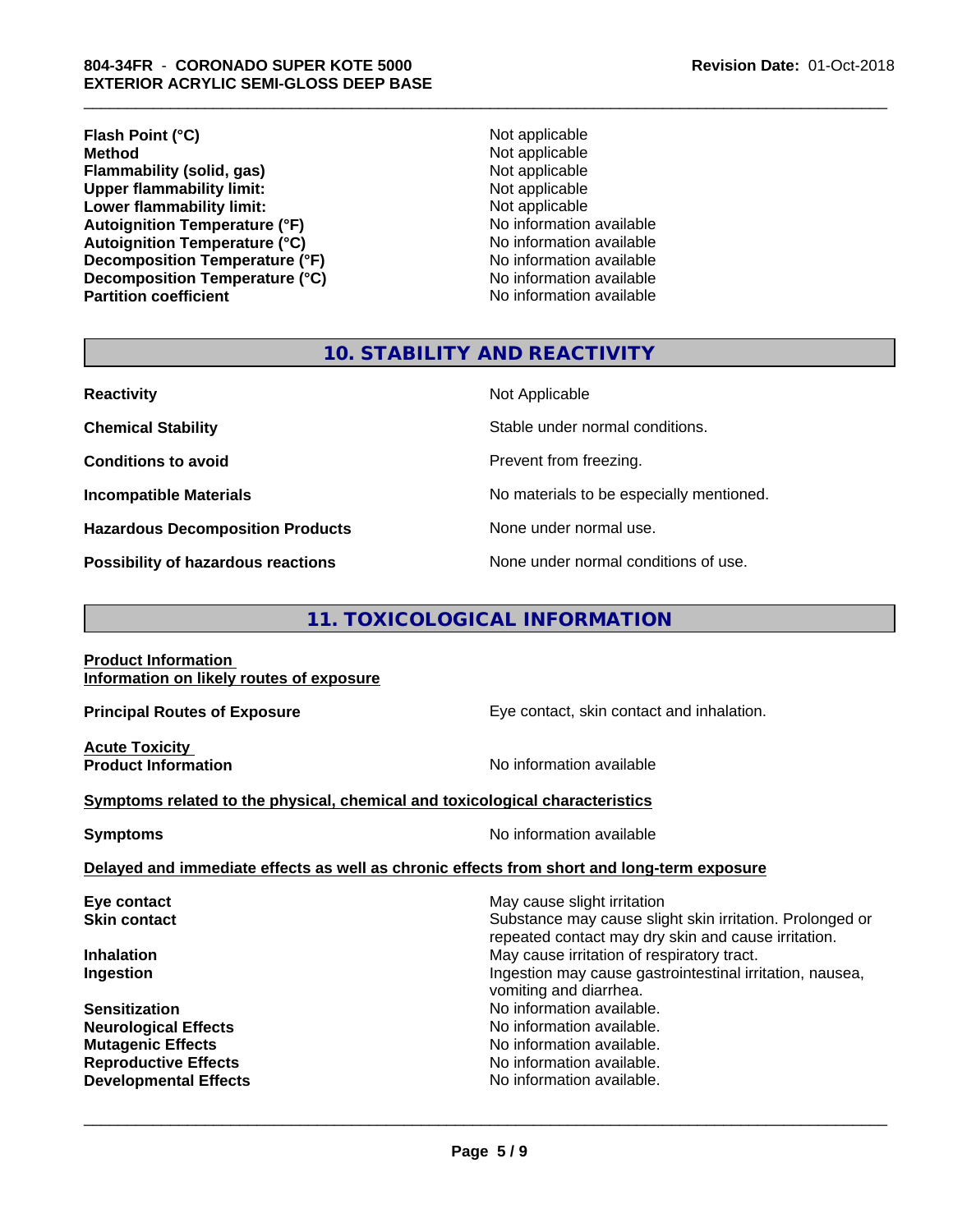| Target organ effects            |  |
|---------------------------------|--|
| <b>STOT - single exposure</b>   |  |
| <b>STOT - repeated exposure</b> |  |
| Other adverse effects           |  |
| <b>Aspiration Hazard</b>        |  |
|                                 |  |

**Numerical measures of toxicity**

**ATEmix (oral)** 121268 **ATEmix (dermal)** 859820

\_\_\_\_\_\_\_\_\_\_\_\_\_\_\_\_\_\_\_\_\_\_\_\_\_\_\_\_\_\_\_\_\_\_\_\_\_\_\_\_\_\_\_\_\_\_\_\_\_\_\_\_\_\_\_\_\_\_\_\_\_\_\_\_\_\_\_\_\_\_\_\_\_\_\_\_\_\_\_\_\_\_\_\_\_\_\_\_\_\_\_\_\_

No information available. **STOT - single exposure** No information available. **STOT - repeated exposure** No information available. No information available. No information available.

#### **Component Information**

Titanium dioxide LD50 Oral: > 10000 mg/kg (Rat) Kaolin LD50 Oral: > 5000 mg/kg (Rat) Propylene glycol LD50 Oral: 20000 mg/kg (Rat) LD50 Dermal: 20800 mg/kg (Rabbit)

### **Chronic Toxicity**

#### **Carcinogenicity**

*The information below indicateswhether each agency has listed any ingredient as a carcinogen:.*

| <b>Chemical name</b> | <b>IARC</b>                       | <b>NTP</b> |
|----------------------|-----------------------------------|------------|
|                      | 2Β<br>Possible Human Carcinogen ! |            |
| Titanium<br>dioxide  |                                   |            |

• Although IARC has classified titanium dioxide as possibly carcinogenic to humans (2B), their summary concludes: "No significant exposure to titanium dioxide is thought to occur during the use of products in which titanium dioxide is bound to other materials, such as paint."

#### **Legend**

IARC - International Agency for Research on Cancer NTP - National Toxicity Program OSHA - Occupational Safety & Health Administration

**12. ECOLOGICAL INFORMATION**

# **Ecotoxicity Effects**

The environmental impact of this product has not been fully investigated.

### **Product Information**

# **Acute Toxicity to Fish**

No information available

### **Acute Toxicity to Aquatic Invertebrates**

No information available

# **Acute Toxicity to Aquatic Plants**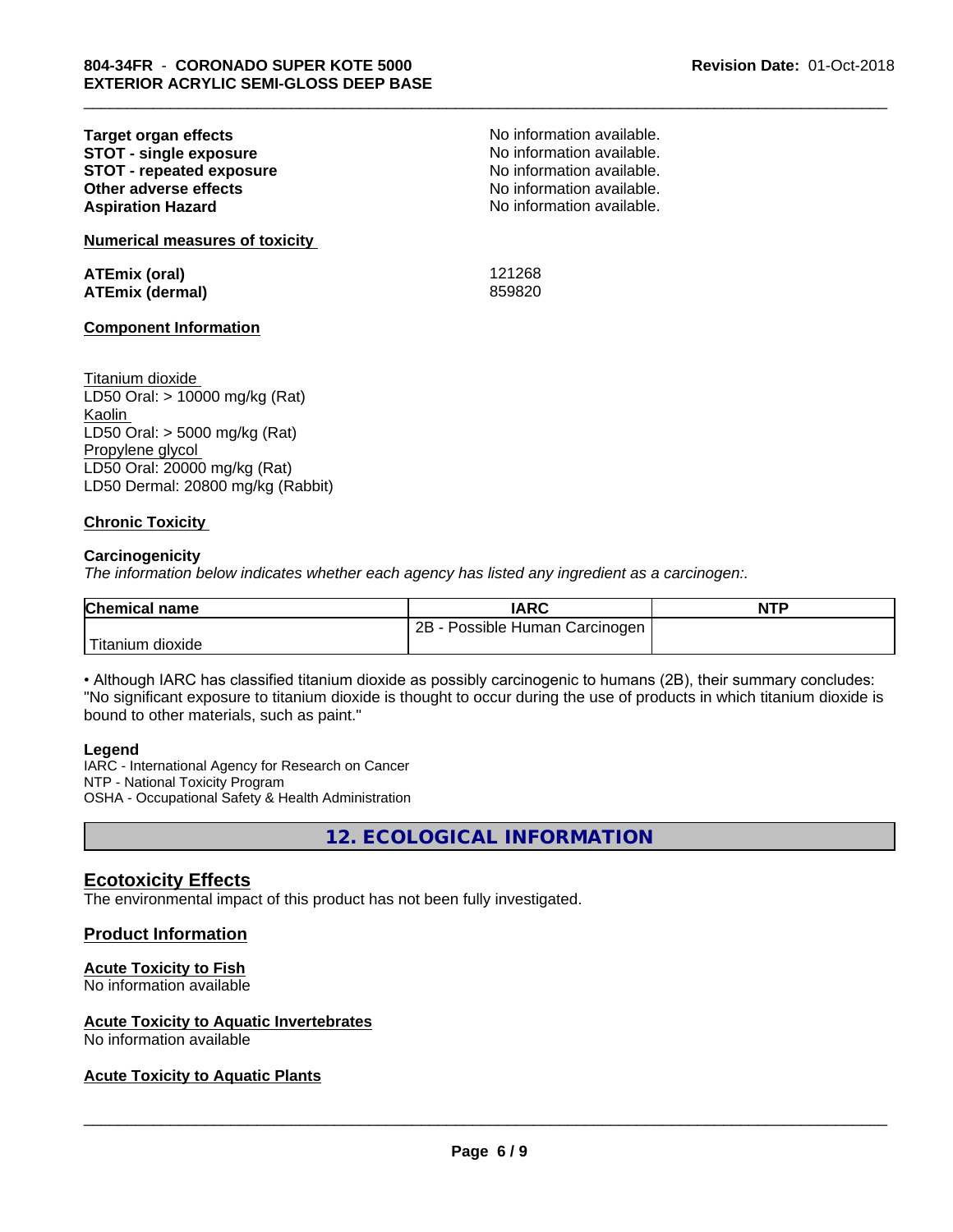No information available

#### **Persistence / Degradability**

No information available.

#### **Bioaccumulation**

No information available.

#### **Mobility in Environmental Media**

No information available.

#### **Ozone**

No information available

### **Component Information**

#### **Acute Toxicity to Fish**

Titanium dioxide  $LC50:$  > 1000 mg/L (Fathead Minnow - 96 hr.) Propylene glycol LC50: 710 mg/L (Fathead Minnow - 96 hr.)

#### **Acute Toxicity to Aquatic Invertebrates**

Propylene glycol EC50: > 10000 mg/L (Daphnia magna - 24 hr.)

### **Acute Toxicity to Aquatic Plants**

No information available

**13. DISPOSAL CONSIDERATIONS**

**Waste Disposal Method Dispose of in accordance with federal, state, provincial,** and local regulations. Local requirements may vary, consult your sanitation department or state-designated environmental protection agency for more disposal options.

# **14. TRANSPORT INFORMATION**

**TDG** Not regulated

\_\_\_\_\_\_\_\_\_\_\_\_\_\_\_\_\_\_\_\_\_\_\_\_\_\_\_\_\_\_\_\_\_\_\_\_\_\_\_\_\_\_\_\_\_\_\_\_\_\_\_\_\_\_\_\_\_\_\_\_\_\_\_\_\_\_\_\_\_\_\_\_\_\_\_\_\_\_\_\_\_\_\_\_\_\_\_\_\_\_\_\_\_

**ICAO / IATA** Not regulated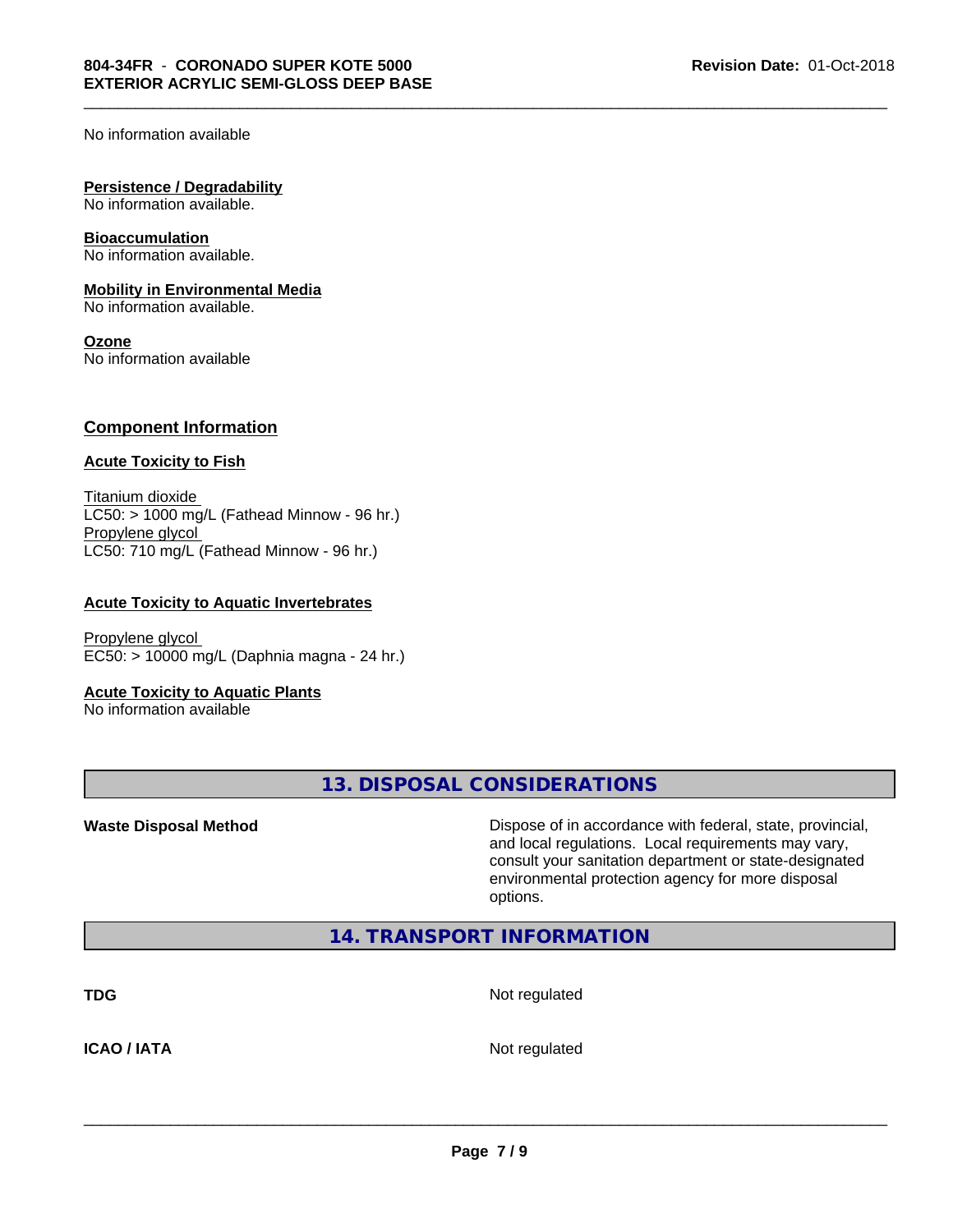**IMDG / IMO** Not regulated

# **15. REGULATORY INFORMATION**

# **International Inventories**

| <b>TSCA: United States</b> | Yes - All components are listed or exempt. |
|----------------------------|--------------------------------------------|
| <b>DSL: Canada</b>         | Yes - All components are listed or exempt. |

# **National Pollutant Release Inventory (NPRI)**

#### **NPRI Parts 1- 4**

This product contains the following Parts 1-4 NPRI chemicals:

*None*

#### **NPRI Part 5**

This product contains the following NPRI Part 5 Chemicals:

*None*

### **WHMIS Regulatory Status**

This product has been classified in accordance with the hazard criteria of the Hazardous Products Regulations (HPR) and the SDS contains all the information required by the HPR.

| <b>16. OTHER INFORMATION</b>                                                                                                                          |                                                    |                                                                            |                      |                                                                                                                                               |  |
|-------------------------------------------------------------------------------------------------------------------------------------------------------|----------------------------------------------------|----------------------------------------------------------------------------|----------------------|-----------------------------------------------------------------------------------------------------------------------------------------------|--|
| HMIS -                                                                                                                                                | Health: 1                                          | <b>Flammability: 0</b>                                                     | <b>Reactivity: 0</b> | $PPE: -$                                                                                                                                      |  |
| <b>HMIS Legend</b><br>0 - Minimal Hazard<br>1 - Slight Hazard<br>2 - Moderate Hazard<br>3 - Serious Hazard<br>4 - Severe Hazard<br>* - Chronic Hazard |                                                    |                                                                            |                      |                                                                                                                                               |  |
|                                                                                                                                                       | present under the actual normal conditions of use. | X - Consult your supervisor or S.O.P. for "Special" handling instructions. |                      | Note: The PPE rating has intentionally been left blank. Choose appropriate PPE that will protect employees from the hazards the material will |  |

*Caution: HMISÒ ratings are based on a 0-4 rating scale, with 0 representing minimal hazards or risks, and 4 representing significant hazards or risks. Although HMISÒ ratings are not required on MSDSs under 29 CFR 1910.1200, the preparer, has chosen to provide them. HMISÒ ratings are to be used only in conjunction with a fully implemented HMISÒ program by workers who have received appropriate HMISÒ training. HMISÒ is a registered trade and service mark of the NPCA. HMISÒ materials may be purchased exclusively from J. J. Keller (800) 327-6868.*

 **WARNING!** If you scrape, sand, or remove old paint, you may release lead dust. LEAD IS TOXIC. EXPOSURE TO LEAD DUST CAN CAUSE SERIOUS ILLNESS, SUCH AS BRAIN DAMAGE, ESPECIALLY IN CHILDREN. PREGNANT WOMEN SHOULD ALSO AVOID EXPOSURE.Wear a NIOSH approved respirator to control lead exposure. Clean up carefully with a HEPA vacuum and a wet mop. Before you start, find out how to protect yourself